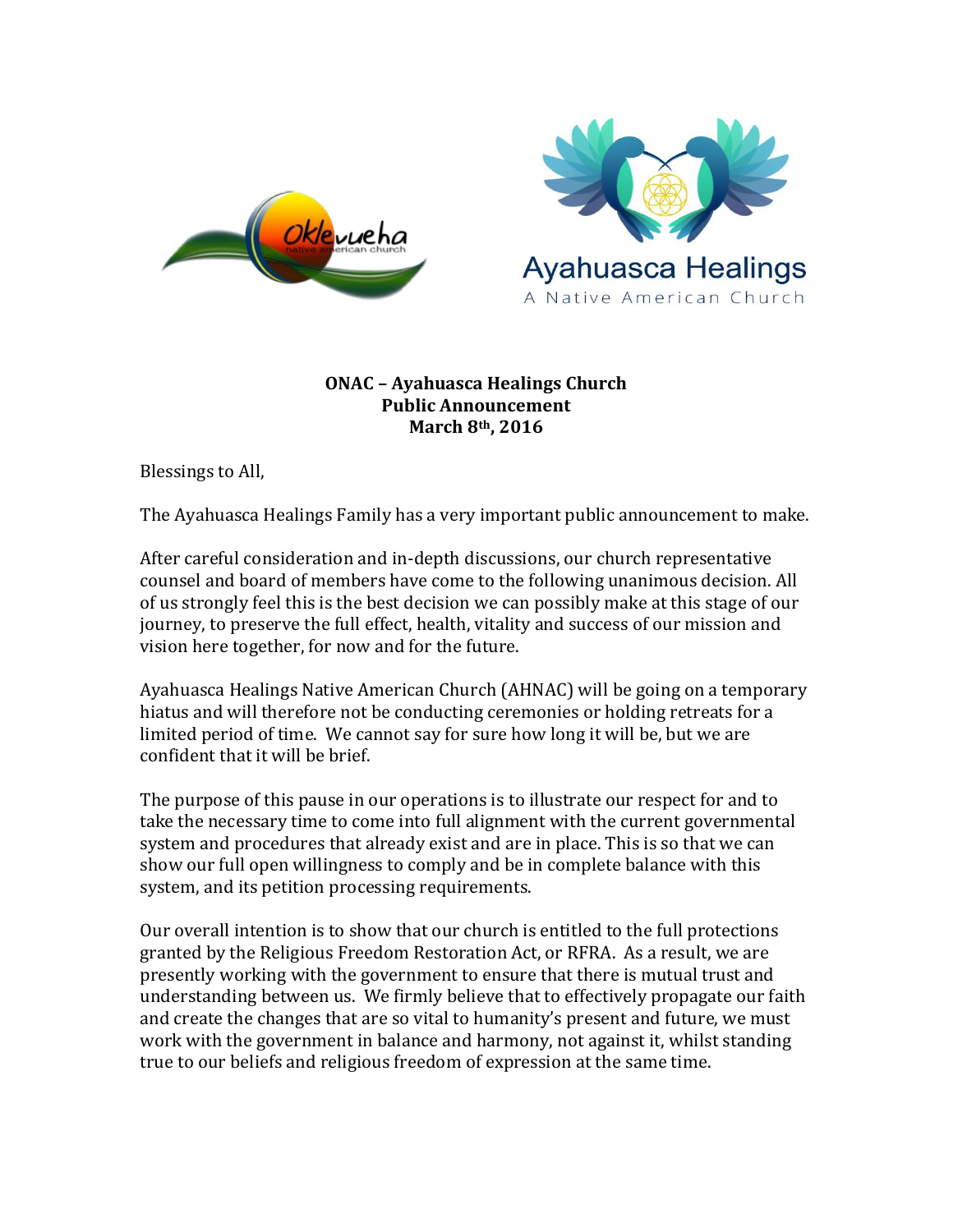We are sincere in our desire to act within the confines of the law, and we have realized that in order to do so, we must make sure that the government and its agencies are in agreement with our religious practices, which, through the current communication channels already open with them, they appear to be.

Although AHNAC has repeatedly faced criticism from detractors who believe that our interpretation of the law as it currently stands is mistaken, we are 100% confident that what we are doing here is 100% legal.

Moreover, we have absolute faith that what we are doing is perfectly in keeping with our basic and foundational human rights and liberties as provided by, among other sources: the principles set forth in the Declaration of Independence; the Free Exercise Clause of the First Amendment; the Due Process Clauses of the Fifth and Fourteenth Amendments; and the Natural and Spiritual Laws as set forth by the Creator.

To be clear, there have not been—nor do we anticipate—any arrests, indictments, or seizures of persons or property. In fact, to our knowledge, we have not even encountered any law enforcement agents. These are discussions only; there has been no threat of force or prosecution.

We fully expect that AHNAC will receive the government's blessing in the form of an official recognition that AHNAC qualifies for exemption under the RFRA. We also feel confident that we will receive that blessing in a matter of weeks, whereupon we will resume holding the ceremonies and retreats that are so vital to our faith and our work here together.

Until then, we will continue to serve our community and our family, by dedicating our time and energy towards creating a selection of alternative and complimentary transformational services and programs that do not rely on the use of sacred plant medicines as religious sacraments to be effective in our healing, growth and heartopening journey back to Oneness.

Although we deeply believe that the use of plant medicines is one of the fastest and most effective paths of healing back to wholeness, love, and acceptance with oneself, we advocate that it is certainly not the only way. We are excited to support our community in profound new ways during the interim and in-between time period existing now whilst AHNAC is receiving its authorized exemption.

For those who have previously contributed to AHNAC and are registered for one of our Church's future Ayahuasca Healing Retreats: we will be in close communication with you to reschedule your retreat date, and to help resolve any inconveniences that may be experienced through receiving this public announcement.

Thank you very much for your kind understanding and unconditional on-going support, as we do everything we can to operate within the rules of the judicial